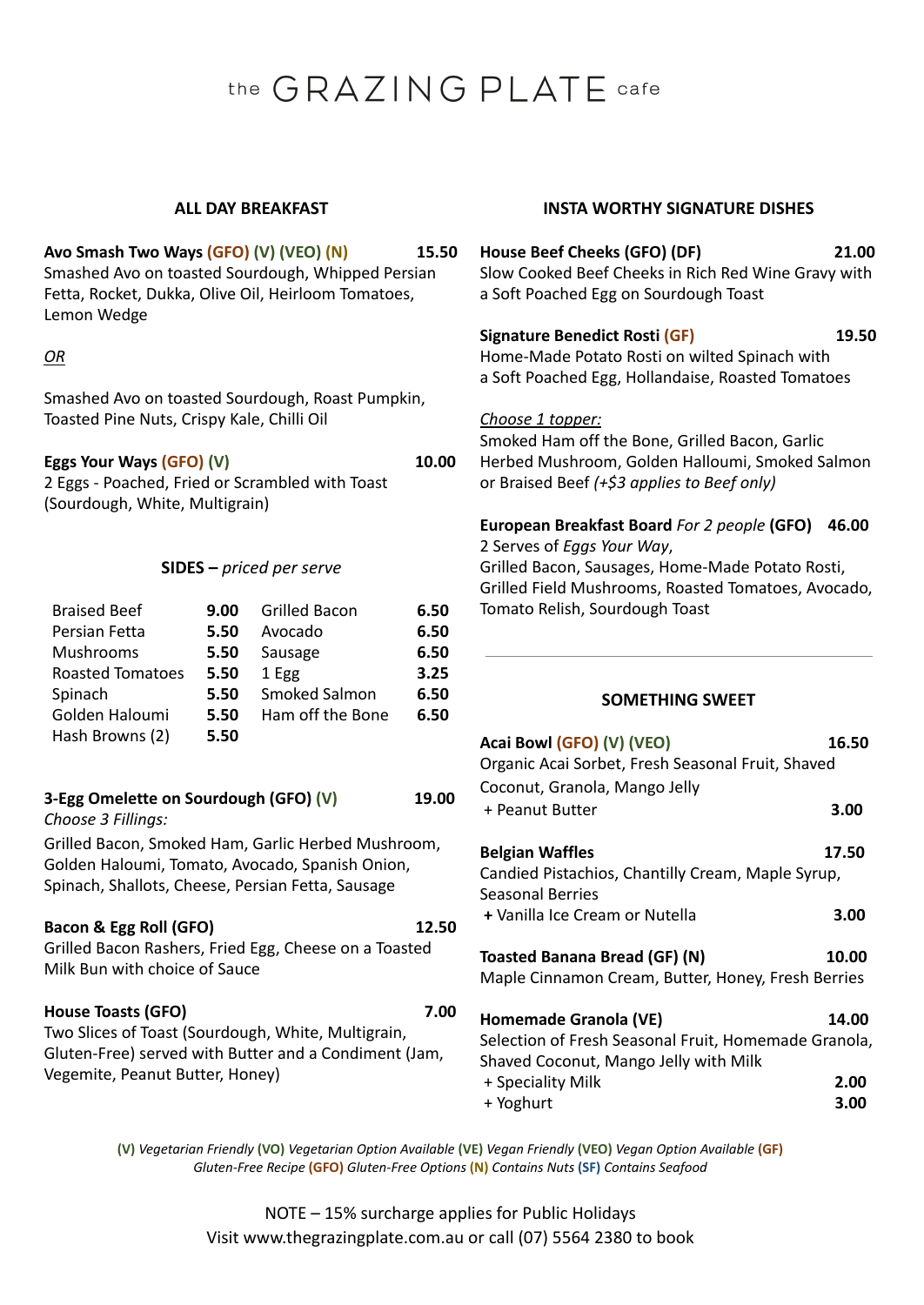# the GRAZING PLATE cafe

## **BURGERS & SANDWICHES (available from 11am) SALADS**

**The Cuban Sandwich (GFO) (N) 18.50** Roast Pork Belly, Ham Off The Bone, Swiss Cheese, Pickles, Mustard on Turkish Roll **The Braised Beef Cheek Sandwich (GFO) (N) 18.50** Tender Braised Beef in Red Wine Gravy, Cheese, Sauerkraut, Wilted Spinach on Turkish Roll **Buttermilk Chicken Burger (GFO) 17.00** Southern Fried Chicken Tenderloins, Melted Cheese, Crunchy Slaw, Pickles, Sriracha Mayonnaise in a Toasted Milk Bun **Portobello Mushroom Burger (GFO) (V) (VEO) 17.00** Juicy Portobello Mushroom with Salsa Verde, Tomato, Cheese, Lettuce, Vegan Aioli **Toastie or Open Grill (GFO) 15.00** Smoked Ham Off the Bone, Tomato, Cheese Chicken, Cheese and Avocado Available on sourdough, white, multigrain or gluten free **TAPAS & SIDES Striploin Beef Steak (GF) (DF) 21.00** 200g Striploin, Chimichurri with Jus Cooked to Your Preference **Black Bean Prawns (GF) (DF) 18.00** Pan Fried Prawns, Black Beans, Lime, Sriracha Mayo **Calamari (GF) 14.00** Crispy Calamari, Wasabi Mayo, Furkake, Lemon **Sticky Pork Belly Bites (GF) (DF) 17.00** Coleslaw, Crispy Noodles **Garden Salad (VE) 9.00**

Lettuce, Heirloom Tomatoes, Edamame Beans

- **Poke Bowl (GFO) (DF) 19.00** Fresh Sashimi Grade Tuna in Ponzu Dressing, Pickled Cabbage, Radish, Sushi Rice, Avocado, Edamame Beans
- **House Salad (V) (GF) (N) (VEO) 18.00** Golden Haloumi, Sliced Avocado, Roasted Pumpkin, Marinated Beetroot, Heirloom Tomatoes, Mixed Lettuce, House Dressing
- **Goodness Salad (VE) (GF) 18.00** Broccolini, Herbed Hummus, Crispy Kale, Toasted Almonds, Avocado

## **SALAD TOPPERS**

Sashimi Grade Tuna (GF) 9.00 Pork Belly Bites (GF) 8.00 Broccolini (GF) Beef Strips (GF) 8.50 Grilled Chicken Tenderloins x 2 pieces (GF) 6.50 Southern Fried Buttermilk Chicken x 2 pieces (GF) 7.50 Herbed Tiger Prawns x 4 pieces (SF) 8.50 Calamari Lime Pepper x 5 pieces (GF) (SF) 6.50 Smoked Ham off the Bone (GF) 6.50 Smoked Salmon (GF) 6.50 Golden Halloumi (V) 5.50 Avocado (VE) 6.50 Soft Poached Egg (GF) 3.25

## **Crunchy Fries**

Side Serve **4.00**, Small Serve **6.00**, Large Serve **9.00**

### **Sauce**

| BBQ, Tomato, Worcestershire, Chilli          | 0.50 |
|----------------------------------------------|------|
| Aioli, Mustard, Tartare, Relish, Hollandaise | 1.00 |
| Jus                                          | 3.00 |

**(V)** *Vegetarian Friendly* **(VO)** *Vegetarian Option Available* **(VE)** *Vegan Friendly* **(VEO)** *Vegan Option Available* **(GF)** *Gluten-Free Recipe* **(GFO)** *Gluten-Free Options* **(N)** *Contains Nuts* **(SF)** *Contains Seafood*

> NOTE – 15% surcharge applies for Public Holidays Visit www.thegrazingplate.com.au or call (07) 5564 2380 to book